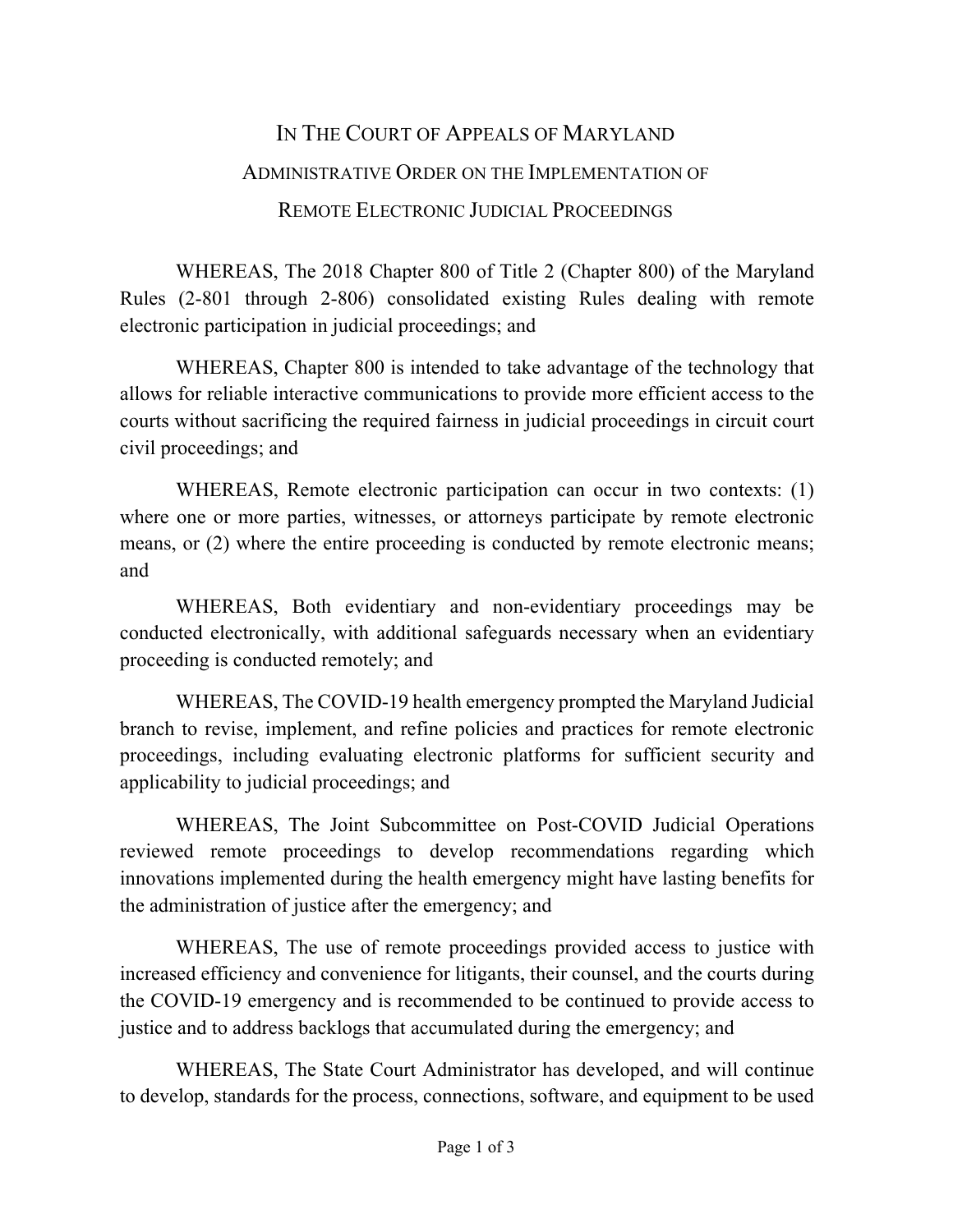for electronic participation in remote electronic judicial proceedings; and

WHEREAS, The process, connections, software, and equipment to be used must comply with standards developed by the State Court Administrator and approved by the Chief Judge of the Court of Appeals; and

WHEREAS, The State Court Administrator, in conjunction with the Court Technology Committee, has developed and will continue to develop and publish best practices to be followed when conducting remote electronic judicial proceedings,

NOW, THEREFORE, I, Joseph M. Getty, Chief Judge of the Court of Appeals and administrative head of the Judicial Branch, pursuant to the authority conferred by Article IV, § 18 of the Maryland Constitution, do hereby order this 28th day of March 2022, that:

- 1. The use of remote proceedings is encouraged to be utilized as a robust component of efficient case management in all trial courts; and
- 2. All remote electronic proceedings shall be conducted using equipment and software either provided by the Judiciary or otherwise meeting the minimum requirements specified in the Rules and approved by the State Court Administrator as being capable of reliably providing clear audio and clear visual images of all participants, including features deemed necessary for the recording of the proceedings. Control functions shall not be shared with participants; and
- 3. During electronic judicial proceedings, the presiding judge or other judicial officer shall ensure the availability of a person or persons trained in use of the equipment and software to assist in the proceeding; and
- 4. Telephonic electronic participation may be conducted using ordinary telephonic technology, but the presiding judge or other judicial officer may require that the participant dial-in via a remote platform call-in telephone number; and
- 5. Where reference to documents is necessary, the transmission of documents between locations may be by facsimile, e-mail, file-sharing programs, or video transmission of sufficient resolution for legibility.
- 6. The presiding judge, judicial officer, or magistrate shall follow the best